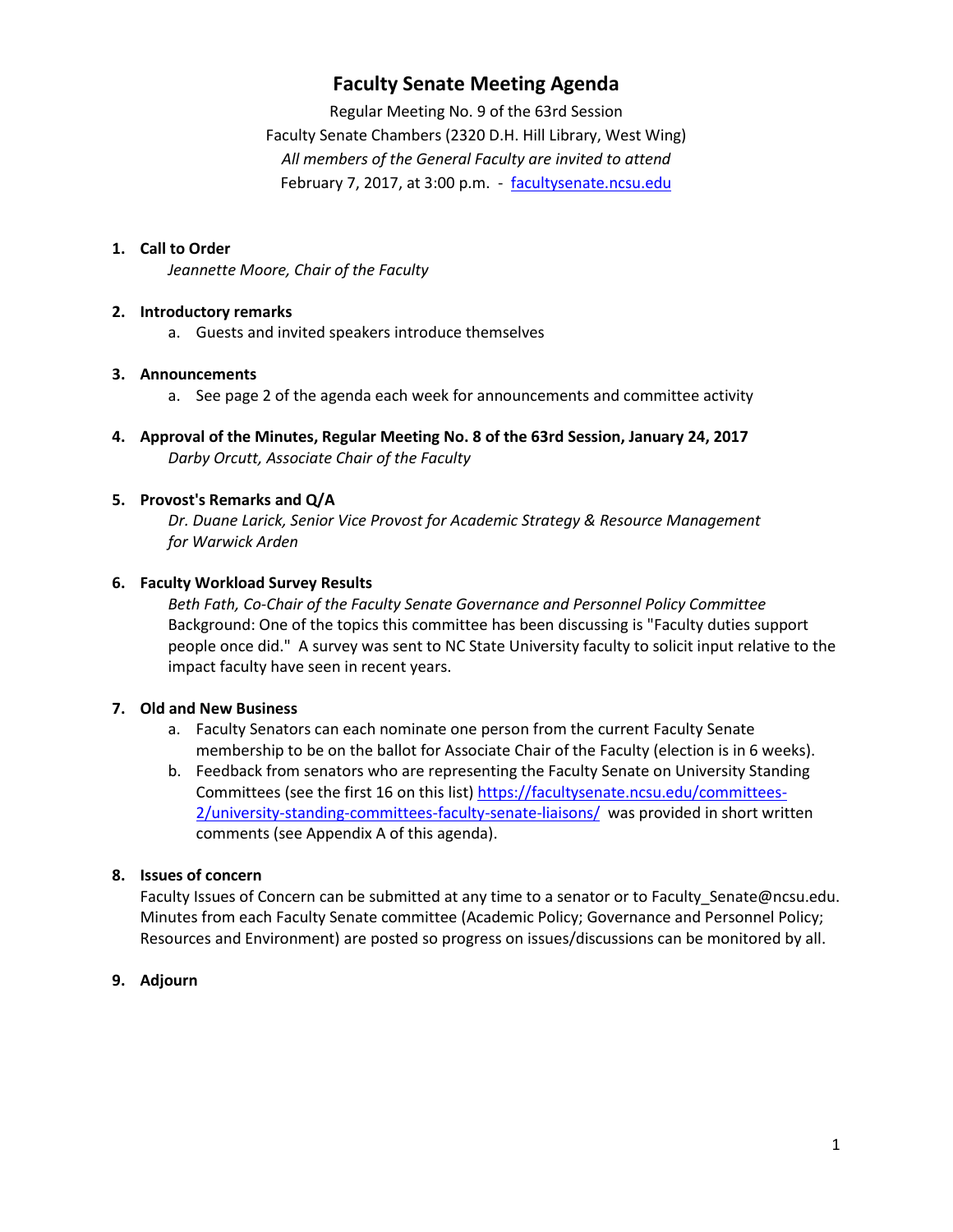# NORTH CAROLINA STATE UNIVERSITY Faculty Senate Calendar and Announcements February 7, 2017

# **CALENDAR**

2/9/2017 3:00 pm Thursday: **Executive Committee** in 2320 D.H. Hill *- Jeannette Moore, Chair*

\*\*\*\*\*\*\*\*\*\*\*\*\*\*\*\*\*\*\*\*\*\*\*\*\*\*\*\*\*\*\*\*\*\*\*\*\*\*\*\*\*\*\*\*\*\*\*\*\*\*\*\*\*\*\*\*\*\*\*\*\*\*\*\*\*\*\*\*\*\*\*\*\*\*\*\*\*\*\*\*\*

# 2/14/2017 **Committee meetings:**

# **ACADEMIC POLICY COMMITTEE** - *Sarah Ash and Alton Banks, Co-Chairs*

3:00 pm in 210 Dabney on Tuesday, 2/14/2017

- a. Evaluation of Teaching Committee: Students want to discuss Class Eval.
- b. Final exams: Change from 3 hr to 2 hr?
- c. Revision of the Information and Communication Technology (ICT) Accessibility Regulation

**GOVERNANCE AND PERSONNEL POLICY COMMITTEE** - *David Auerbach and Beth Fath, Co-Chairs*

3:20 pm in 441 Withers on Tuesday, 2/14/2017

- a. Faculty duties support people once did
- b. Faculty code of conduct?

**RESOURCES AND ENVIRONMENT COMMITTEE** - *Kimberly Ange-van Heugten and Helmut Hergeth, Co-Chairs* 3:00 pm in the Faculty Collaborative Conference Room, 2310 DH Hill Library, on Tuesday, 2/14/2017

a. Ways to improve two-way communication between Faculty Senate and Facilities (including Transportation)

\*\*\*\*\*\*\*\*\*\*\*\*\*\*\*\*\*\*\*\*\*\*\*\*\*\*\*\*\*\*\*\*\*\*\*\*\*\*\*\*\*\*\*\*\*\*\*\*\*\*\*\*\*\*\*\*\*\*\*\*\*\*\*\*\*\*\*\*\*\*\*\*\*\*\*\*\*\*\*\*\*

2/21/2017 **Faculty Senate Meeting** at 3:00 pm in 2320 D.H. Hill - *Jeannette Moore, Chair*

# **ANNOUNCEMENTS**

1. February is Data Privacy month. *"If you leave your home unoccupied with the windows and front door ajar, you might invite in an unwelcome guest. Likewise, if you use mobile devices or online systems and accounts without strong passcodes/phrases or two-factor authentication enabled, you leave yourself vulnerable to cyber hackers who might view and steal information that's important to you, even your identity."* See:

 <https://oit.ncsu.edu/2017/01/18/data-privacy-month-2107-protect-the-pack-protect-your-data/> for information and opportunities to protect your data.

- 2. Alumni Association executive director Benny Suggs, a 1969 graduate of NC State and native of Columbus County, was presented with the Order of the Long Leaf Pine, one of the most prestigious awards given to a citizen of the state.
- 3. Dancing Around the World (A Social Dance for Employees and Students) is seeking faculty to participate on Thursday, February 16, 2017. 5:00 - 8:00 pm in the Witherspoon Student Center, Washington Sankofa Room. See: <https://staffsenate.ncsu.edu/>

**Attached:** APPENDIX A = Summary of University Standing Committee activities as summarized by the Faculty Senator on each committee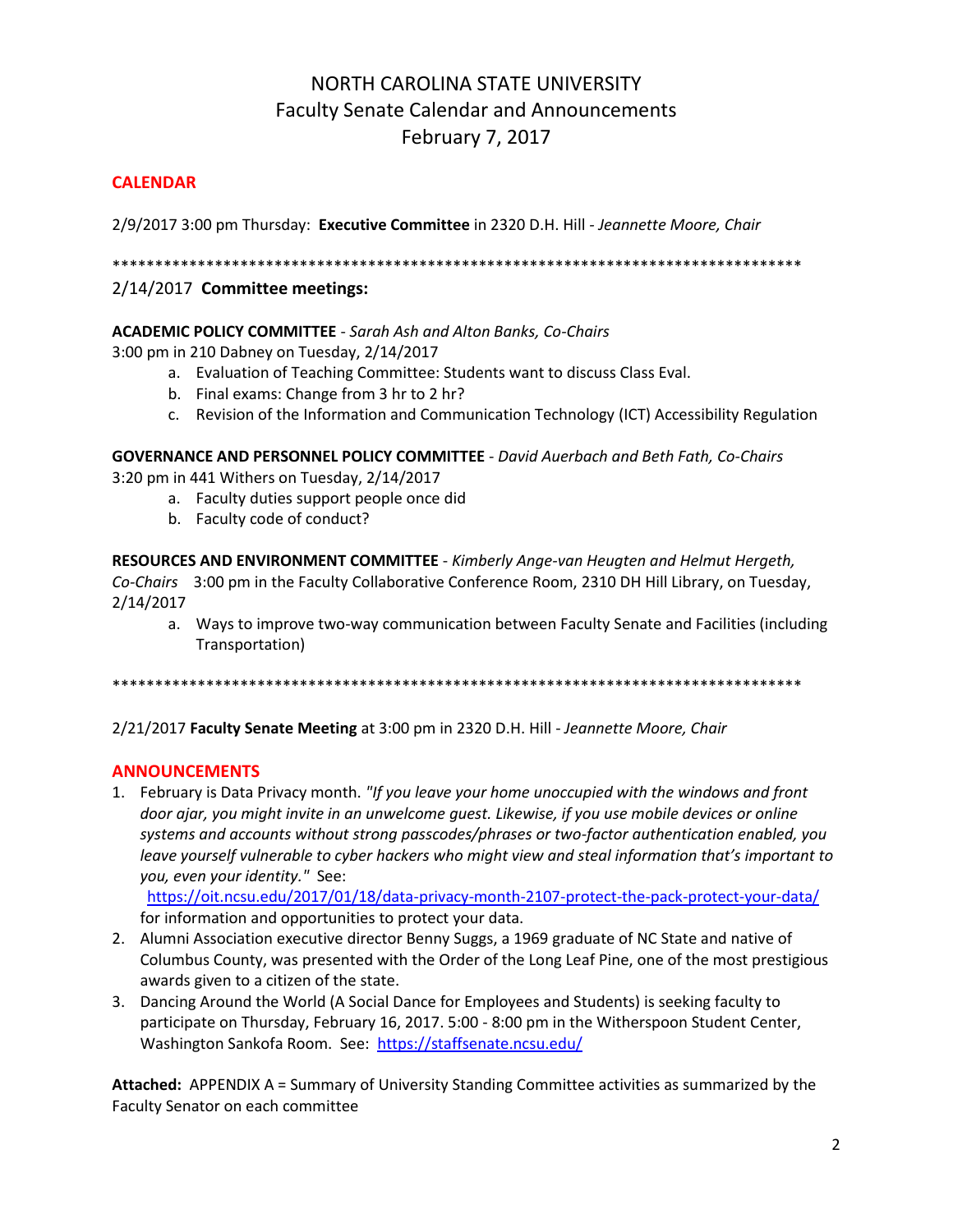# **APPENDIX A -** Summary of University Standing Committee activities as summarized January 25<sup>th</sup> by the Faculty Senator on each committee

### **Admissions** (Chang Nam)

#### **Bookstores** (was James Bartlett)

No report (Dr. Bartlett is no longer on Faculty Senate)

#### **Commencement** (Paul Huffman)

We meet one evening per semester, primarily to choose the undergraduate graduation speaker. Each of the ~15 candidates gives an audition speech and the speaker is chosen from this group.

#### **Council on Athletics** (Jeremiah Feducia)

Council on Athletics meets monthly with remarks from the Athletic Director, coaches, and student-athletes. Student athletes continue to be involved in community outreach (Hurricane Matthew relief efforts for example) and have implemented educational campaigns on relationship violence and "escalation". This month, 288 Caterpillar Scholar-Athletes were recognized (3.0 or higher during the fall 2016 semester). Of the 288 student-athletes, 177 were on the dean's list and 32 had a perfect 4.0 semester GPA.

### **Council on Undergraduate Education** (Sarah Ash)

We had a very productive meeting last semester to address the issue of how in-depth each discipline must be covered in an Interdisciplinary Perspectives class. The Council decided that courses could fall into two categories: (1) An introductory/survey course in which, for example, a complex issue such as food insecurity could be addressed at an introductory level from multiple perspectives, as long as the syllabus clearly identified readings and/or lectures from disciplinary experts. (2) A course that explores the intersection of only a few disciplines in greater depth, such as feminist literature. Members realized that some courses, which could be of great interest to students, were being rejected because they did not meet the rigorous interpretation of the category, and further, that in-depth exploration of multiple disciplines might actually not meet the spirit of general education, i.e., courses that do not require more than one prerequisite and are accessible to the majority of students.

#### **Evaluation of Teaching** (Neal Parker)

We have met several times. We reworded a few policies to correct grammar. We are also testing a tool for selecting random comments from teaching evals for inclusion into RPT reports.

#### **Extension, Engagement, & Economic Development** (Chris Gunter)

#### **Group Insurance & Benefits** (Steven Peretti)

## **Harrelson Committee** (David Auerbach)

Harrelson Committee has not met at all this year

#### **International Programs** (Marina Bykova)

The Committee meets once a month on a regular basis and is conducting expected business. Committee members are actively engaged with a lot of initiatives that focus on international cooperations and campus internationalization in general.